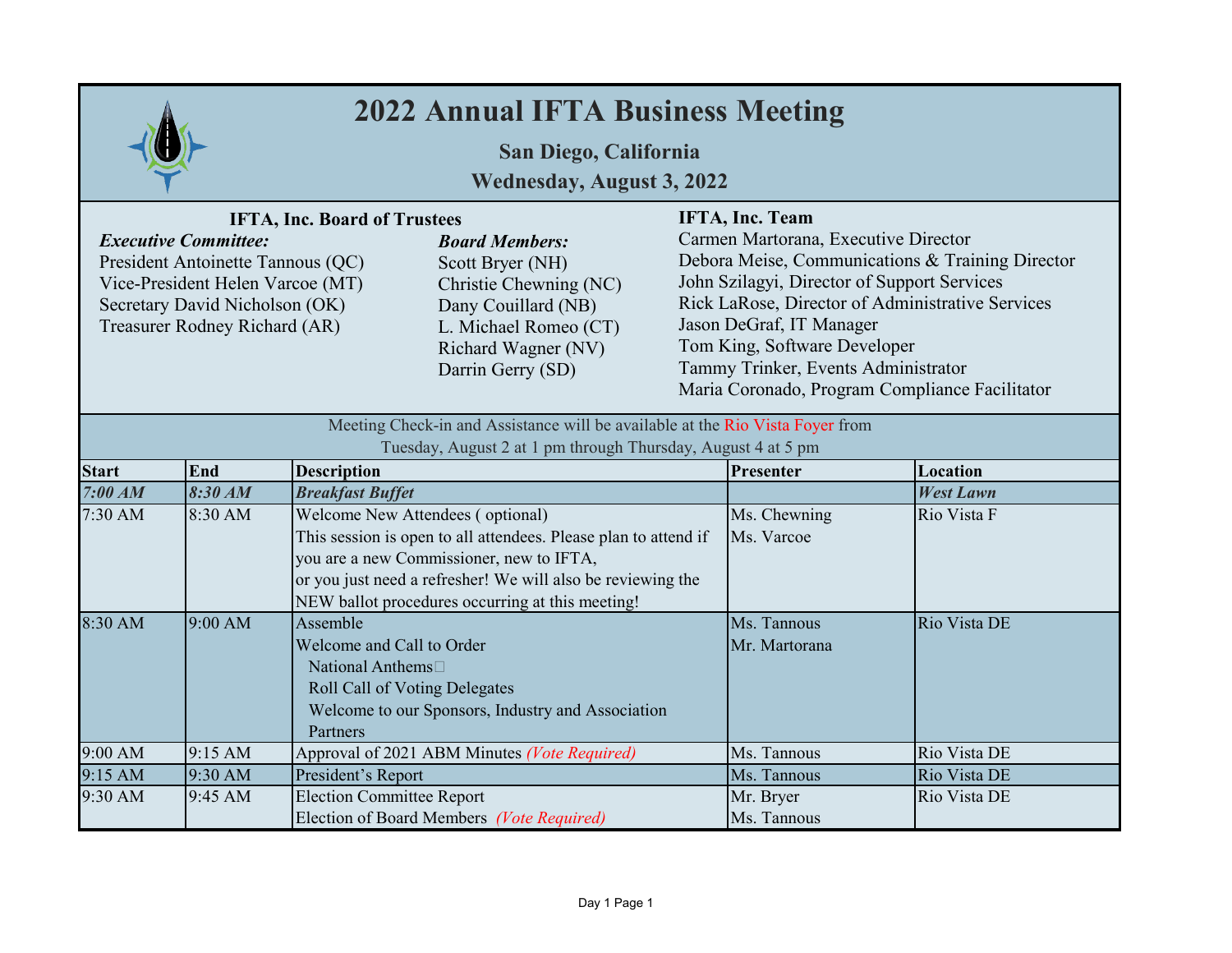| 9:45 AM              | 10:30 AM                                                          | ACT Expo - Keynote Speaker - Erik Neandross                    | <b>Erik Neandross</b>   | Rio Vista DE           |
|----------------------|-------------------------------------------------------------------|----------------------------------------------------------------|-------------------------|------------------------|
|                      |                                                                   | As one of the alternative fuel industry's most knowledgeable,  | Chief Executive Officer |                        |
|                      |                                                                   | engaged, and trusted professionals, Erik has been at the       | Gladstein, Neandross &  |                        |
|                      |                                                                   | forefront of some of nation's largest alternative fuel vehicle | Associates              |                        |
|                      |                                                                   | projects-working with numerous Fortune 500 companies and       |                         |                        |
|                      |                                                                   | public sector representatives. He has led the development of   |                         |                        |
|                      |                                                                   | several of the nation's most successful planned clean fuel     |                         |                        |
|                      |                                                                   | corridors and is actively engaged in the high horsepower       |                         |                        |
|                      | industry, including projects in the marine, rail, mining, and oil |                                                                |                         |                        |
|                      | and gas E&P sectors. He was the visionary who launched            |                                                                |                         |                        |
|                      |                                                                   | some of the nation's leading alternative fuel conferences.     |                         |                        |
| 10:30 AM             | 10:45 AM                                                          | <b>Break</b>                                                   |                         | <b>Rio Vista Foyer</b> |
| 10:45 AM             | 11:00 AM                                                          | IFTA, Inc. Financial Report/FY23 Budget                        | Ms. Tannous             | Rio Vista DE           |
|                      |                                                                   | (Vote Required)                                                | Mr. Martorana           |                        |
| 11:00 AM             | 11:30AM                                                           | Ballot 1-2022 (Vote Required)                                  | <b>Board Rep TBD</b>    | Rio Vista DE           |
| 11:30 AM             | 12:00 PM                                                          | Ballot 2-2022 (Vote Required)                                  | Kelly Heaton (AR) AC    | Rio Vista DE           |
| 12:00 PM             | 1:15 PM                                                           | <b>Richard L. Reeves IFTA Leadership Award Presentation</b>    |                         | <b>West Lawn</b>       |
|                      |                                                                   | and Luncheon - Sponsored by FAST Enterprises                   |                         |                        |
| $1:15$ pm            | 1:45 PM                                                           | Ballot 4 - Canadian Interest (Vote Required)                   | <b>PCRC - TBD</b>       | Rio Vista DE           |
| $1:45$ PM            | $3:03$ PM                                                         | <b>Alternative Fuels Working</b>                               | <b>TBD</b>              | <b>Rio Vista DE</b>    |
|                      |                                                                   | <b>Bylaws</b>                                                  |                         |                        |
|                      |                                                                   | <b>Ballot 8-2022</b> (Votes Required)                          |                         |                        |
| $3:00$ PM            | $3:15$ PM                                                         | <b>Break</b>                                                   |                         | <b>Rio Vista Foyer</b> |
| $\overline{3:}15$ pm | 4:00 <sub>pm</sub>                                                | <b>Regional Breakouts</b>                                      |                         |                        |
|                      |                                                                   | Canada Region                                                  |                         | Rio Vista F            |
|                      |                                                                   | Midwest Region                                                 |                         | Rio Vista G            |
|                      |                                                                   | Northeast Region                                               |                         | Rio Vista H            |
|                      |                                                                   | Southeast Region                                               |                         | Balboa 1-2             |
|                      |                                                                   | West Region                                                    |                         | Santa Fe 3-4           |
| 4:00 PM              | 4:30 PM                                                           | Town Hall                                                      | <b>Moderators TBD</b>   | Rio Vista DE           |
|                      |                                                                   | Wrap Up                                                        | Ms. Tannous             | Rio Vista DE           |
|                      |                                                                   | End of Day 1                                                   |                         |                        |
|                      |                                                                   | Day 2 Preview                                                  |                         |                        |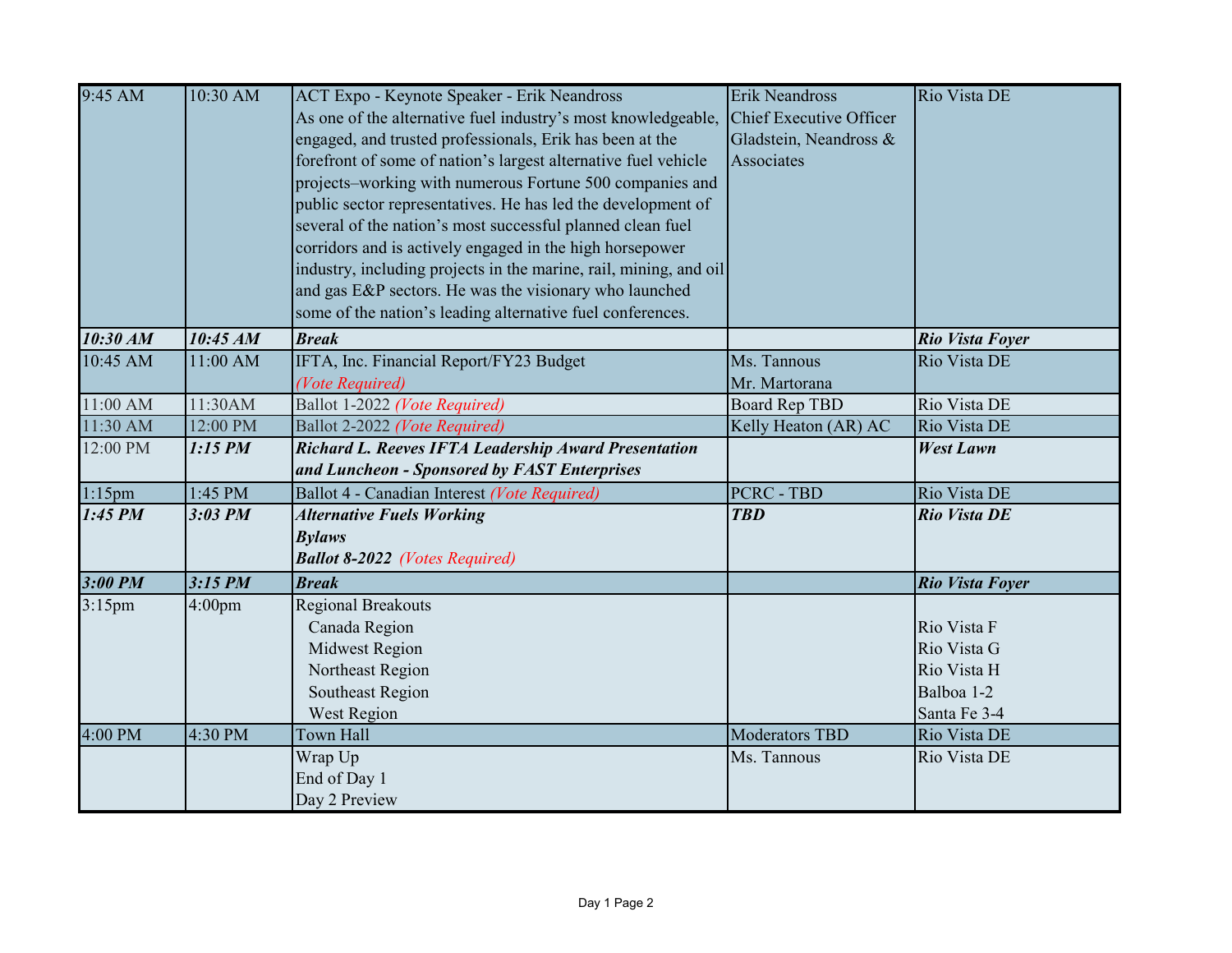| <b>2022 Annual IFTA Business Meeting</b><br>San Diego, California<br>Thursday, August 4, 2022                                                                                                                                                                                                                                                                                     |          |                                                                                                                                                                                                                                                                      |                 |                                                                                                                                                                                                                                                                                                                                                                            |                                                           |  |
|-----------------------------------------------------------------------------------------------------------------------------------------------------------------------------------------------------------------------------------------------------------------------------------------------------------------------------------------------------------------------------------|----------|----------------------------------------------------------------------------------------------------------------------------------------------------------------------------------------------------------------------------------------------------------------------|-----------------|----------------------------------------------------------------------------------------------------------------------------------------------------------------------------------------------------------------------------------------------------------------------------------------------------------------------------------------------------------------------------|-----------------------------------------------------------|--|
| <b>IFTA, Inc. Board of Trustees</b><br><b>Board Members:</b><br><b>Executive Committee:</b><br>Scott Bryer (NH)<br>President Antoinette Tannous (QC)<br>Christie Chewning (NC)<br>Vice-President Helen Varcoe (MT)<br>Dany Couillard (NB)<br>Secretary David Nicholson (OK)<br>L. Michael Romeo (CT)<br>Treasurer Rodney Richard (AR)<br>Richard Wagner (NV)<br>Darrin Gerry (SD) |          |                                                                                                                                                                                                                                                                      |                 | <b>IFTA, Inc. Team</b><br>Carmen Martorana, Executive Director<br>Debora Meise, Communications & Training Director<br>John Szilagyi, Director of Support Services<br>Rick LaRose, Director of Administrative Services<br>Jason DeGraf, IT Manager<br>Tom King, Software Developer<br>Tammy Trinker, Events Administrator<br>Maria Coronado, Program Compliance Facilitator |                                                           |  |
| Meeting Check-in and Assistance will be available at the Rio Vista Foyer from<br>Tuesday, August 2 at 1 pm through Thursday, August 4 at 5 pm                                                                                                                                                                                                                                     |          |                                                                                                                                                                                                                                                                      |                 |                                                                                                                                                                                                                                                                                                                                                                            |                                                           |  |
| <b>Start</b>                                                                                                                                                                                                                                                                                                                                                                      | End      | <b>Description</b>                                                                                                                                                                                                                                                   |                 | Presenter                                                                                                                                                                                                                                                                                                                                                                  | Location                                                  |  |
| 7:00 AM                                                                                                                                                                                                                                                                                                                                                                           | 8:30 AM  | <b>Breakfast Buffet</b>                                                                                                                                                                                                                                              |                 |                                                                                                                                                                                                                                                                                                                                                                            | <b>West Lawn</b>                                          |  |
| 8:00 AM                                                                                                                                                                                                                                                                                                                                                                           | 8:30 AM  | Morning Cup of Joe with ProMiles, Celtic, FAST Enterprises<br>and Explore. Fill up your coffee cup and come spend an hour<br>with our Sponsor representatives and learn about their<br>products, ask your questions, and see how they can help your<br>organization. |                 |                                                                                                                                                                                                                                                                                                                                                                            | Rio Vista F<br>Rio Vista G<br>Rio Vista H<br>Santa Fe 3-4 |  |
| 8:30 AM                                                                                                                                                                                                                                                                                                                                                                           | 8:45 AM  | Assemble<br>Call to Order - Roll Call of Voting Delegates                                                                                                                                                                                                            |                 | Ms. Tannous<br>Mr. Martorana                                                                                                                                                                                                                                                                                                                                               | Rio Vista DE                                              |  |
| 8:45 AM                                                                                                                                                                                                                                                                                                                                                                           | 9:15 AM  | Ballot 3-2022 (Vote Required)                                                                                                                                                                                                                                        |                 | <b>Board TBD</b>                                                                                                                                                                                                                                                                                                                                                           | Rio Vista DE                                              |  |
| 9:15 AM                                                                                                                                                                                                                                                                                                                                                                           | 10:00 AM | IFTA, Inc. Updates<br>LMS<br>IFTA Clearinghouse Data Quality Plan                                                                                                                                                                                                    |                 | Mr. Martorana<br>Mr. LaRose                                                                                                                                                                                                                                                                                                                                                | Rio Vista DE                                              |  |
| 10:00 AM                                                                                                                                                                                                                                                                                                                                                                          | 10:15 AM | <b>BREAK</b>                                                                                                                                                                                                                                                         |                 |                                                                                                                                                                                                                                                                                                                                                                            | Rio Vista Foyer                                           |  |
| 10:15 AM                                                                                                                                                                                                                                                                                                                                                                          | 10:45 AM | Ballot 5-2022 (Vote Required)                                                                                                                                                                                                                                        |                 | CAC Rep - TBD                                                                                                                                                                                                                                                                                                                                                              | Rio Vista DE                                              |  |
| 10:45 AM                                                                                                                                                                                                                                                                                                                                                                          | 11:15 AM | Ballot 6-2022 (Vote Required)                                                                                                                                                                                                                                        |                 | CAC Rep - TBD                                                                                                                                                                                                                                                                                                                                                              | Rio Vista DE                                              |  |
| 11:15 AM                                                                                                                                                                                                                                                                                                                                                                          | 11:30 AM | IRP, Inc. Update                                                                                                                                                                                                                                                     |                 | Mr. Tim Adams                                                                                                                                                                                                                                                                                                                                                              | Rio Vista DE                                              |  |
| 11:30 AM                                                                                                                                                                                                                                                                                                                                                                          | 11:45 AM | <b>ATA</b> Update                                                                                                                                                                                                                                                    | Mr. David Bauer | Rio Vista DE                                                                                                                                                                                                                                                                                                                                                               |                                                           |  |
| 11:45 AM                                                                                                                                                                                                                                                                                                                                                                          | 12:45 PM | <b>Lunch</b> (provided)                                                                                                                                                                                                                                              |                 | <b>West Lawn</b>                                                                                                                                                                                                                                                                                                                                                           |                                                           |  |